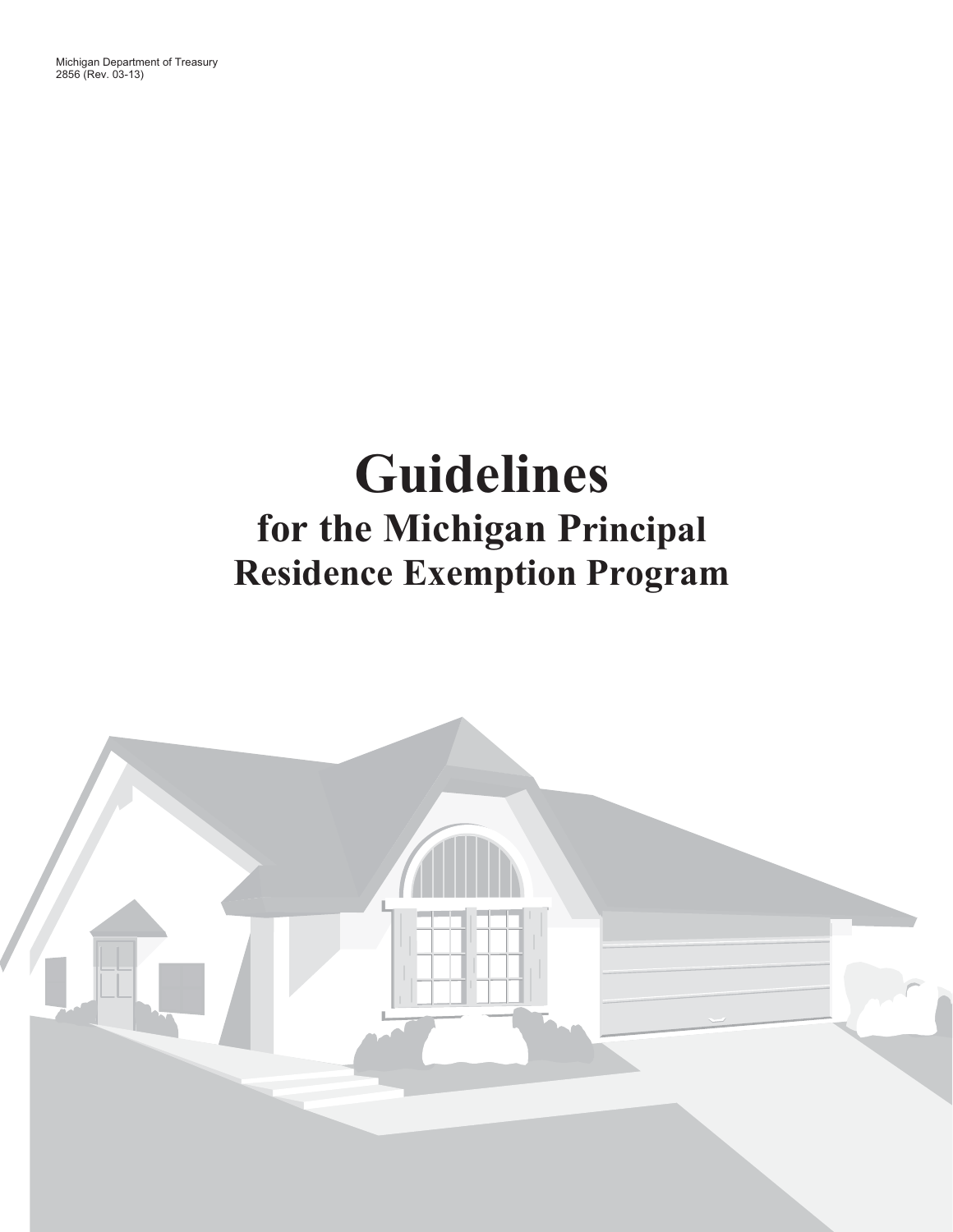# Guidelines for the Michigan Principal Residence Exemption Program

These guidelines are compiled questions and answers from the previous four volumes published. It amends outdated information and includes new information.

# **TABLE OF CONTENTS**

| и |
|---|
|   |

| $\overline{3}$ |
|----------------|
|                |
|                |
| 8              |
| 8              |
| 10             |
| 10             |
|                |
|                |
|                |
|                |
| 15             |
|                |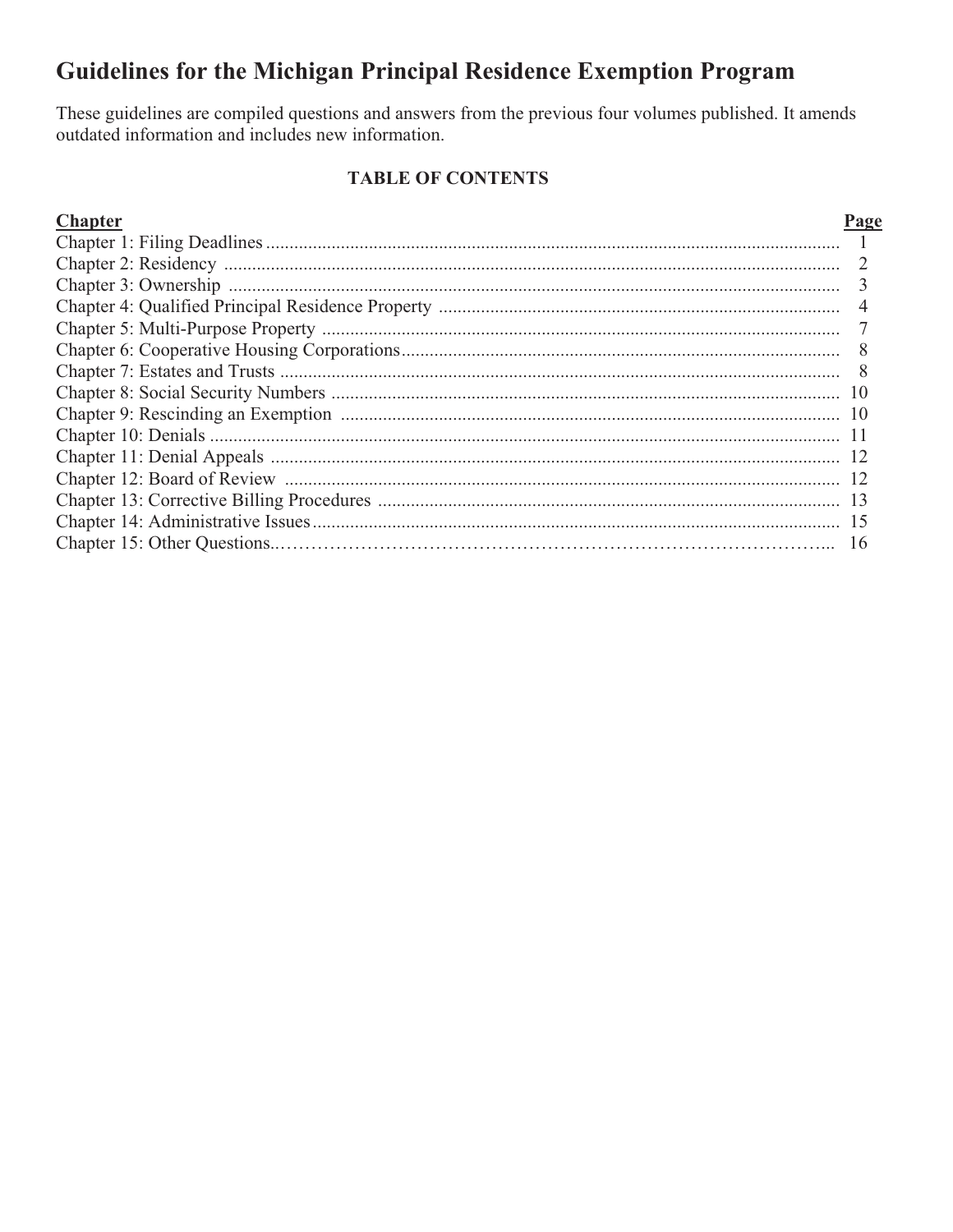# **Chapter 1. Filing Deadlines**

#### **1. Is there a filing deadline to request a principal residence exemption?**

Yes. There are two deadlines by which a Principal Residence Exemption may be filed. The deadlines for a property owner to file a "Principal Residence Exemption (PRE) Affidavit" (Form 2368) for taxes are on or before June 1 or on or before November 1.

# **2. Where can I get a Principal Residence Exemption (PRE) Affidavit, Form 2368?**

The Principal Residence Exemption (PRE) Affidavit, Form 2368, and other principal residence exemption forms should be available from your local assessor or at www.michigan.gov/PRE.

# **3. What year's taxes are affected by the principal residence exemption?**

A valid PRE Affidavit, Form 2368, submitted to the local tax collecting unit on or before June 1 will reduce that year's summer and winter taxes and future years taxes as long as the property is owned and occupied as your principal residence. A valid PRE Affidavit, Form 2368, submitted after June 1 but on or before November 1 will reduce that year's winter taxes and future year's taxes as long as the property is owned and occupied as your principal residence.

# **4. If I was eligible for the exemption on May 1st, but did not file timely, may I still file my claim?**

An owner who owned and occupied a principal residence on May 1 for taxes levied before January 1, 2012 for which the exemption was not on the tax roll may file an appeal with the July board of review or December board of review in the year for which the exemption was claimed or the immediately succeeding 3 years. For taxes levied after December 31, 2011, an owner who owned and occupied a principal residence on June 1 or November 1 for which the exemption was not on the tax roll may file an appeal with the July board of review or December board of review in the year for which the exemption was claimed or the immediately succeeding 3 years.

# **5. May an assessor deny an erroneous claim for a principal residence exemption?**

Yes. MCL 211.7cc(6) allows an assessor to deny a new or existing claim for a principal residence exemption if the assessor believes that the property for which an exemption is claimed is not owned or occupied as a principal residence of the person claiming the exemption. An assessor may deny a claim for a principal residence exemption for the current and three immediately preceding calendar years. An assessor should use the Notice of Denial of Principal Residence Exemption (Local (City/Township)), Form 2742, to deny a principal residence exemption. The principal residence exemption is removed by the assessor from the tax roll at the time the notice of denial is issued.

# **6. May a closing agent be held liable by a buyer or seller if the buyer is not granted a principal residence exemption because the closing agent did not provide the appropriate forms at closing, or did not submit their forms timely?**

No. Closing agents are required to provide an affidavit and rescind form at closing. However, MCL 211.7cc(18) provides that there is no legal course of action against the closing agent, by the buyer or the seller, if the agent fails to provide a Principal Residence Exemption (PRE) Affidavit, Form 2368, or fails to file the form with the local tax-collecting unit when requested to do so by the buyer or seller. Therefore, it is important for the seller and buyer to confirm that the appropriate forms have been received and acted upon by the assessor.

#### **7. What are the qualifications to be able to appeal under MCL 211.7cc(18)?**

The sale must have taken place after December 31, closing statement preparer did not properly present a Principal Residence Exemption (PRE) Affidavit, Form 2368 or did not file the form with the local tax collecting unit if requested to do so. The buyers may appeal to the Department of Treasury within 30 days of their first notification that an exemption was not recorded.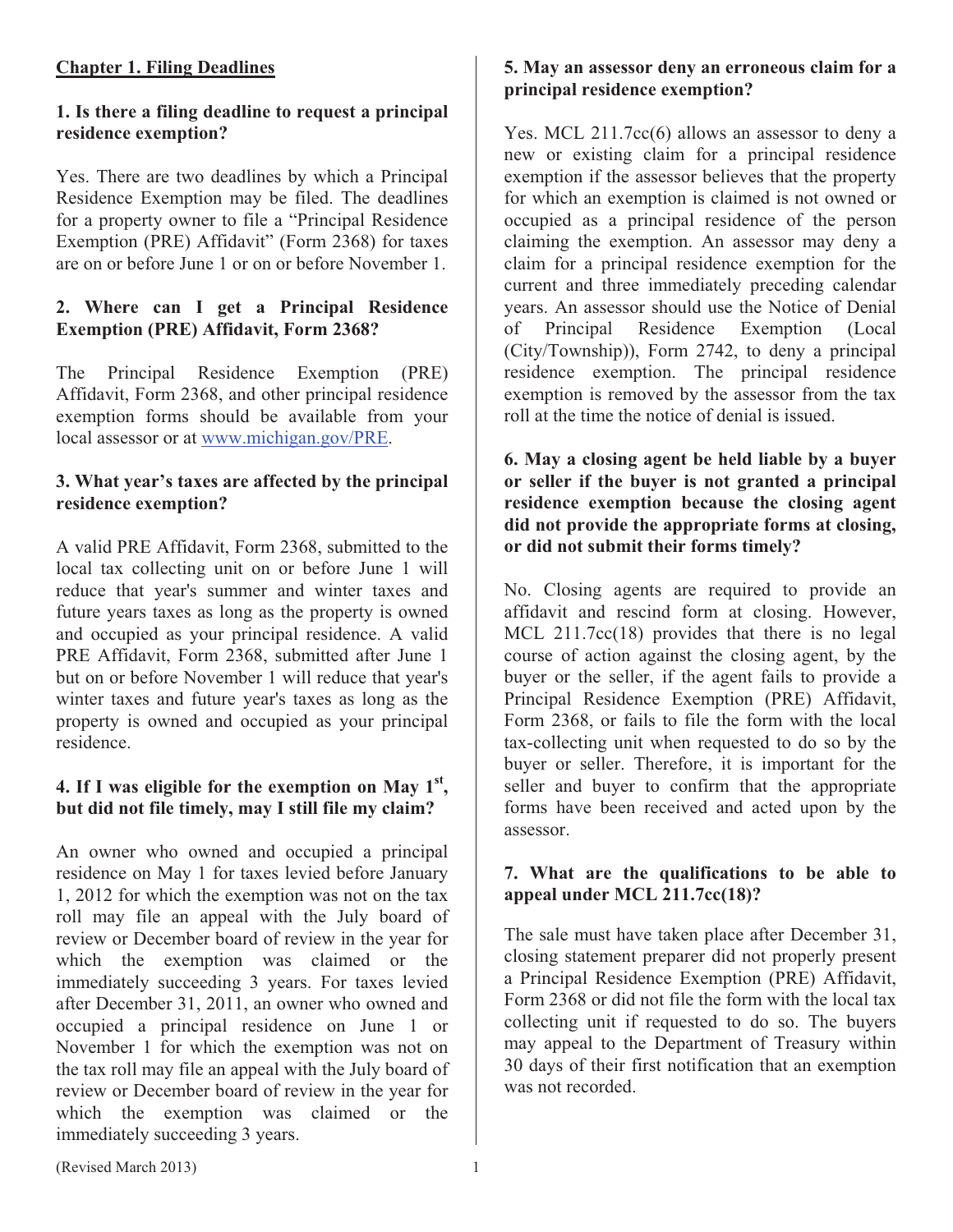# **8. What information must be submitted with a MCL 211.7cc(18) appeal?**

- A. Copy of warranty deed or land contract to verify ownership.
- B. Copy of driver license, voter registration, or other documents to verify occupancy.
- C. Completed Principal Residence Exemption (PRE) Affidavit, Form 2368.
- D. A letter indicating what years you are appealing.

Mail the information to the Principal Residence Exemption Unit, P.O. Box 30440, Lansing, MI 48909.

# **Chapter 2. Residency**

# **1. Who is a Michigan resident?**

You are a Michigan resident if Michigan is your permanent home. Your permanent home is the place you intend to return to whenever you go away. A temporary absence from Michigan, such as spending the winter in another state, does not make you a part-year resident.

#### **2. What determines principal residence?**

Michigan law defines principal residence as the one place where a person has his or her true, fixed, and permanent home to which, whenever absent he or she intends to return and that shall continue as a principal residence until another principal residence is established. In order to verify a person's claim that a particular property is a principal residence, the Department of Treasury will accept various documents that, taken together, establish that the person or persons filing the claim occupy the property as a principal residence. Examples include driver's license, voter registration card, cancelled checks listing the property address, statements such as medical, bank or charge accounts, income tax records indicating the mailing address and insurance policies. No one of these factors taken alone is controlling over any other factor.

#### **3. I own two homes in Michigan. For which home do I claim exemption?**

Claim the exemption for the home you occupy as

your principal residence (*see the tests in #2 of this section*).

#### **4. I have a home in Michigan and one in another state. May I claim an exemption on my Michigan home?**

You may claim the principal residence exemption if you meet all of the criteria below:

- A. You are a resident of the State of Michigan (*see #1of this section*).
- B. You own and occupy the home as your principal residence (*see #2 of this section*).
- C. Neither you, nor your spouse if you file a joint income tax return, receive an exemption, deduction, or credit substantially similar to the Michigan principal residence exemption on property you own in another state.
- D. You have not filed a non-resident Michigan income tax return.
- E. You have not filed a tax return as a resident of another state.

# **5. I own property in Michigan, but moved to another state and have established residency there. May I still claim my Michigan home?**

No. Only Michigan residents are eligible for this exemption. If you wish to re-establish Michigan residency in order to claim this exemption, you must do so before the filing deadlines. Reestablishing your residency would include such things as registering to vote in the township or city where your home is located; registering your vehicle in Michigan; and getting a Michigan driver's license or a Michigan personal identification card. As a Michigan resident you may be liable for Michigan income taxes.

#### **6. I temporarily work and live outside Michigan (e.g. teaching sabbatical, military assignment), but remain a Michigan resident and own a home in Michigan. May I claim an exemption on my Michigan home?**

Yes, if you intend to return to the property as a principal residence and do not rent the home to another person.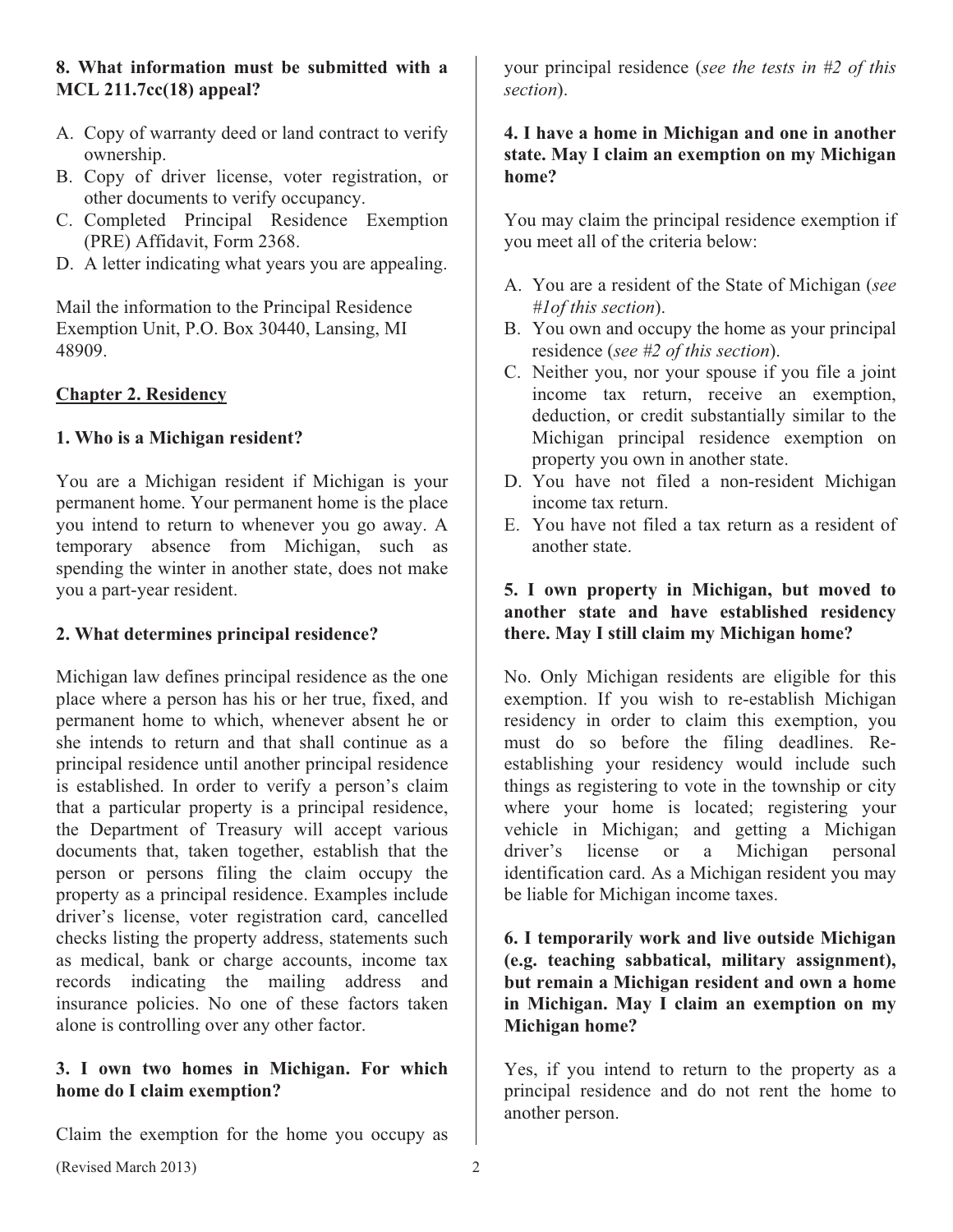# **Chapter 3. Ownership**

#### **1. May renters file for this exemption?**

No. You must own your principal residence to claim an exemption on it.

#### **2. My children co-own my home. Do they also have to sign the affidavit even though they don't live with me?**

No. Only co-owners who occupy the home as their principal residence should be listed on the affidavit and sign it. If your children also own and occupy their own home they may file a claim for their principal residence, not yours.

#### **3. My children own my home, but I hold a life estate. May I claim the exemption?**

Yes. Complete a Principal Residence Exemption (PRE) Affidavit, Form 2368 using your name, address, social security number and signature. Your children should not sign the Principal Residence Exemption (PRE) Affidavit, Form 2368*.*

#### **4. I own my home but rent an apartment closer to my work. My apartment address is where I'm registered to vote and is the address on my driver's license. May I still claim my home?**

No. Your apartment is considered your principal residence, because you vote in the township where the apartment is located and the apartment is the address on your driver's license.

#### **5. I purchased my principal residence on a land contract. May I claim the exemption?**

Yes. Complete a Principal Residence Exemption (PRE) Affidavit, Form 2368 using your name, address, social security number and signature, not the information of the land contract holder.

#### **6. I am leasing my home with an option to buy. May I claim my home?**

No. Leasing with an option to buy is considered a rental agreement so the home is ineligible. Once you

exercise the option to buy, you may claim an exemption.

**7. I am a senior citizen living in my home. I sold my home to my daughter and did not keep a life estate, but we have a verbal agreement that I may remain here until I die or choose to leave. May I claim my home?** 

No. Any ownership interest must be in writing to be valid. For principal residence exemption purposes, a notarized or recorded agreement helps ensure that the ownership interest was timely created and not predated following an audit of a person's principal residence exemption. However, by law, the agreement does not need to be notarized or recorded.

#### **8. My sister and I each own and occupy a separate home on the same parcel of property, which we co-own. May we claim an exemption for both homes?**

Yes. If the values of the homes are equal, you would each be entitled to a 50% exemption.

#### **9. The owners of a property deeded their home to an LLC that they own. They still occupy the home. Are they entitled to a principal residence exemption?**

No. MCL 211.7cc states that the owner of property may be entitled to a principal residence exemption. MCL 211.7dd defines an owner as a "person" except in specifically identified exceptions. It further defines person as an individual for purposes of MCL 211.7cc. The LLC owns the home, the individual owns the LLC, and therefore the property does not qualify for a principal residence exemption.

# **10. I am building a home on property I lease. Am I entitled to a principal residence exemption?**

Yes, once the house is completed and you move in. You are only entitled to a principal residence exemption on the house; the value of the land must be computed separately from the house.

(Revised March 2013) 3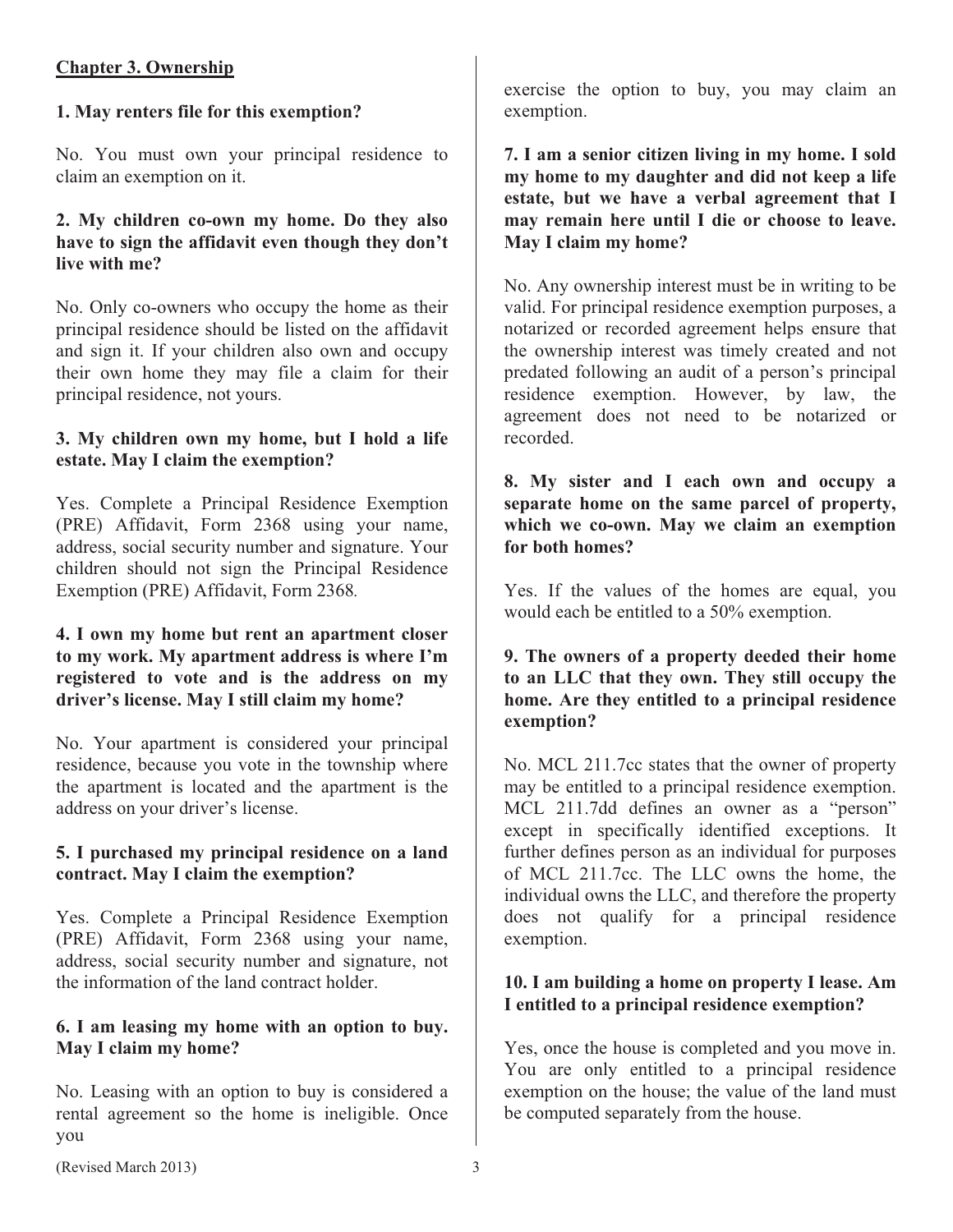# **Chapter 4. Qualified Principal Residence Property**

#### **1. I have moved several times in the last year. Which home do I claim?**

You should claim the exemption on the property you own and occupy as your principal residence on the date you file the affidavit.

## **2. My home is on a 40-acre parcel classified as residential. Are all 40 acres eligible for exemption?**

Yes. Your principal residence includes the entire parcel that your home sits on, *unless you rent part of the land to another person or it is used for business purposes.* 

#### **3. I have a rural home on a 20-acre parcel. My home is classified as residential property. I also own the adjoining 80-acre residential parcel that is unoccupied. What may I claim?**

You may claim an exemption on both parcels. The 80-acre parcel is unoccupied, classified as residential, and is contiguous to the parcel that is your principal residence, so you are eligible for the exemption on both properties.

#### **4. Is it possible to receive an exemption on more than one home?**

Yes, but only for a limited period of time. If you owned and occupied a new principal residence on or before June 1 or November 1 and timely filed a PRE Affidavit, Form 2368, you are entitled to a PRE for that year's summer and/or winter taxes. When you timely rescind the exemption on your old property, it will not take effect until December 31st of the year the rescind is filed. In addition, MCL 211.7cc(5), allows an owner to retain a principal residence exemption on property previously exempt as that owner's principal residence for up to three years if that property is not occupied, is for sale, is not leased, and is not used for any business or commercial purpose by filing a Conditional Rescission of a Principal Residence Exemption, Form 4640.

**5. I own the lot adjoining and contiguous to my home. It has a different property identification number than the parcel on which my principal residence is located. May I also claim an exemption on this property?** 

You may claim an exemption on this property as long as the property claimed is adjoining or contiguous to your home. It must also be classified residential or timber cutover and be unoccupied. A road does not break contiguity. File a Principal Residence Exemption (PRE) Affidavit, Form 2368 for each parcel.

#### **6. I own two adjoining parcels and my house is built on both parcels. May I claim both parcels?**

Yes.

#### **7. I own the parcel adjoining to my home. There is a home on the adjoining parcel that I rent out. May I claim an exemption on this parcel?**

No. The property does not qualify for a principal residence exemption because it is not unoccupied. A property is not unoccupied if it contains a habitable dwelling.

**8. A taxpayer owns a residential lot next to a principal residence. The lot has garage and guesthouse. The guesthouse is only used by his family. What percent exemption would that parcel qualify for, and why?** 

0%. A guesthouse is a habitable dwelling. Therefore, the property is not considered unoccupied.

**9. I own and occupy my home and I am filing an exemption claim for that home. I also own a contiguous piece of property with a home on it that my children occupy. May I also claim that home?**

No. Only your principal residence may be claimed, even if your children do not pay rent.

**10. What must be the classification of an unoccupied, contiguous or adjacent property to my principal residence that I own in order to**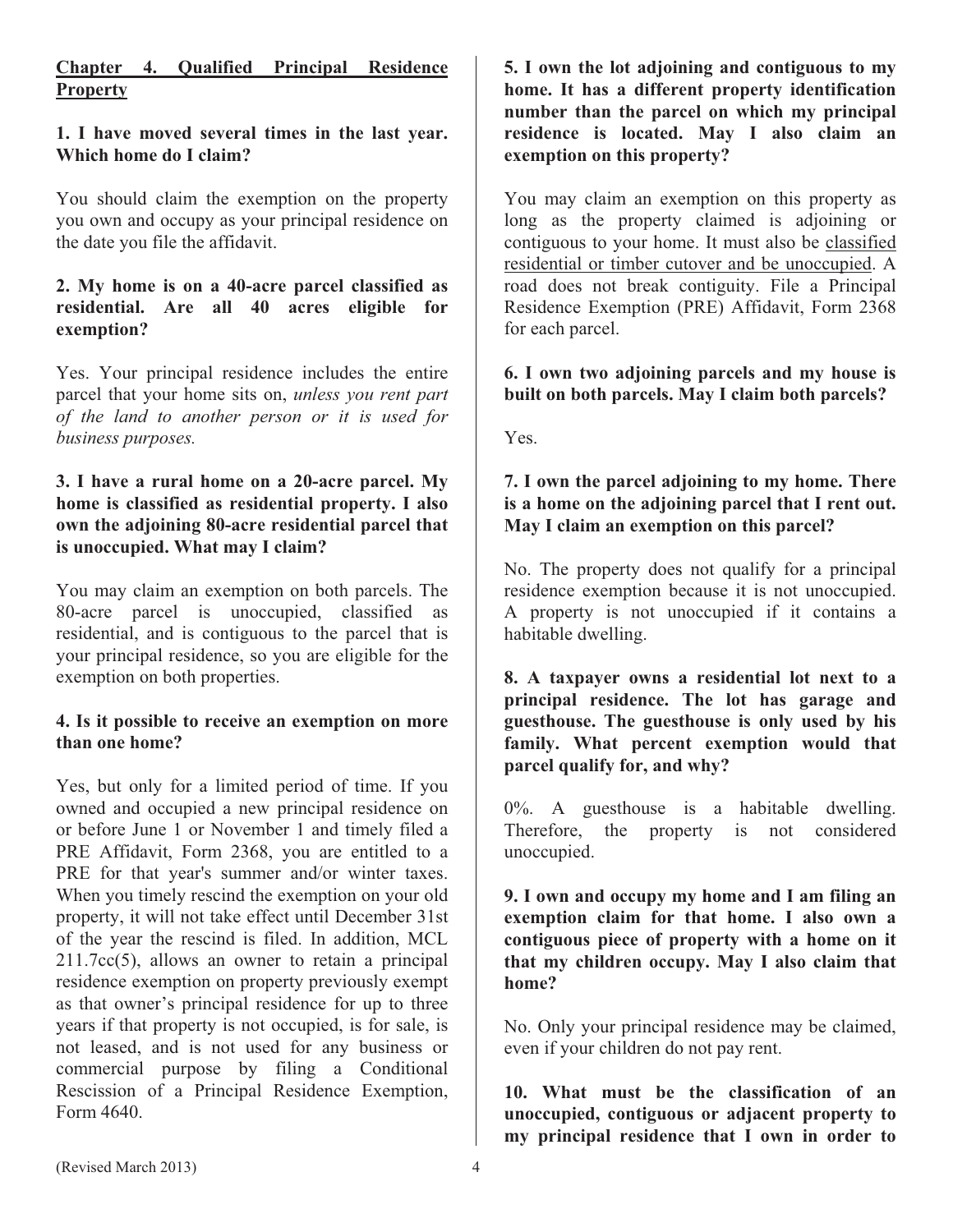#### **qualify for a principal residence exemption?**

It must be classified as either residential or timber cutover.

**11. My spouse and I each own and occupy separate homes. We file our Federal and State tax returns as married filing separately. May we each claim our home?** 

Yes. Spouses who maintain separate principal residences may each claim his or her principal residence unless they file a joint Federal and State income tax return.

**12. My home is in a licensed trailer park. My garage and shed are taxable. May I claim this exemption for the garage and shed?** 

Yes.

#### **13. How must a taxpayer's home be classified to qualify for exemption?**

A home can be any classification as long as the taxpayer owns and occupies it as their principal residence.

#### **14. I live in a nursing home or an assisted living facility but still maintain a home. May I claim an exemption on the home I own?**

In accordance with MCL 211.7cc(5), an owner who previously occupied the property as his or her principal residence but presently resides in a nursing home or assisted living facility may retain the exemption if he or she manifested an intent to return to the property by *satisfying all of the following conditions:*

a). The owner continues to own the property while residing in the nursing home or assisted living facility,

b). The owner has not established a new principal residence.

c). The owner maintains or provides for the maintenance of the property while residing in the nursing home or assisted living facility, and

d). The property is not occupied, is not for sale,

is not leased, and is not used for any business or commercial purpose.

**15. I live in a nursing home or an assisted living facility and still maintain a home which is not rented. I do not expect to return to the home. Am I still entitled to a principal residence exemption on my home?** 

No, because there is no expectation to return to your former residence.

**16. I own a condominium and a boat slip, which have separate property identification numbers. The common area for my condo adjoins the common area of my boat slip. May I claim an exemption for the boat slip?** 

No. You do not own and occupy the common areas of your condominium. Therefore the boat slip would not qualify.

**17. If a person is in a nursing home and claims a property tax credit on the nursing home, are they still entitled to claim a principal residence exemption?**

No. A person may have only one principal residence. Both the income tax credit and the property tax exemption are based on the taxpayer's principal residence. Therefore if the taxpayer claims one the other cannot be claimed.

#### **18. A person owns a property with two dwellings on it; the second dwelling has water service but no kitchen or bathroom. Should the exemption be prorated?**

Yes. If both structures are assessed as dwellings, the exemption must be prorated based on the portion of the taxable value of the property used as the principal residence.

**19. An owner has an attached garage with an upper level that was used for storage. The owner converted the storage space to an apartment. Is the owner still entitled to an exemption?**

Yes, but not a 100% exemption. The owner is only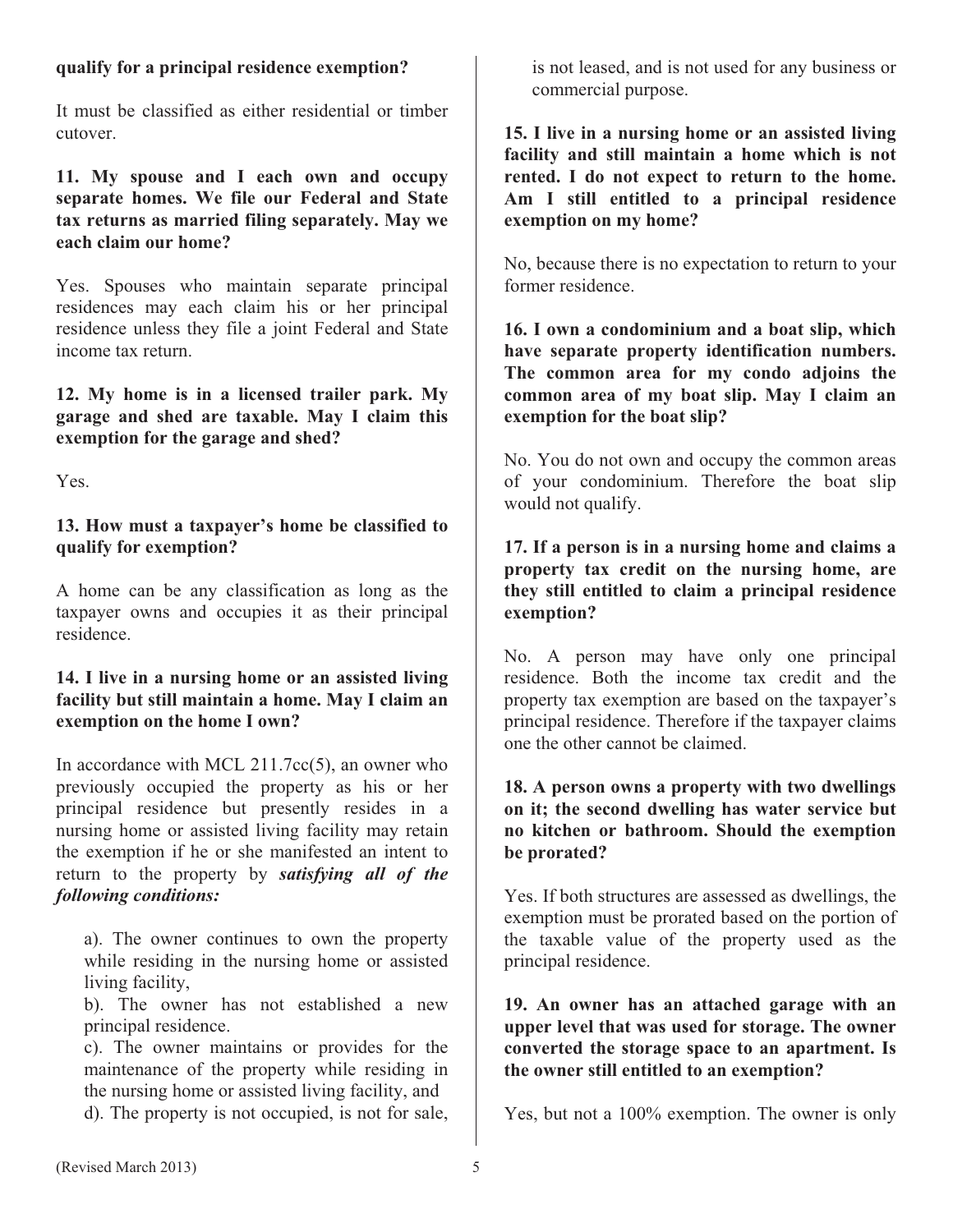entitled to that portion of the taxable value of the property used as the principal residence of that owner.

**20. An owner owns property in a resort/lake area. The owner occupies the home the majority of the year but rents it out during the summer and takes an apartment in town. Is the owner entitled to a 100% principal residence exemption, a reduced exemption, or no exemption?**

Michigan law does not make any provision for granting a partial exemption based on the percentage of the year that the owner occupied the home as a principal residence. Federal law allows an owner to rent their principal residence for less than 15 days during a calendar year without declaring it as a rental property on their tax return. An owner that would be required to declare rental income on their home is not entitled to a principal residence exemption on that property. Therefore, if an owner rents his property for more than 14 days a year, the property is not entitled to a principal residence exemption.

#### **21. Does contiguous mean that there must be a common boundary, or can contiguous touch contiguous?**

A. Contiguous may touch contiguous. In the diagram below, if the owner of Lot A owns both Lot B and Lot C, and Lot A is qualified for a principal residence exemption, and both lots B and C are classified residential or timber cutover and unoccupied (unoccupied means no habitable dwelling) then Lot C is contiguous to Lot A through Lot B.

#### Diagram I

| Lot A | Lot B | Lot C |
|-------|-------|-------|
| Home  |       |       |
|       |       |       |

B. If Lot B is not classified as residential or timber cutover, or if B has a habitable dwelling, then Lot B does not qualify and Lot C would no longer be contiguous and would not qualify.

**22. In the diagram below, Lot A is a qualified principal residence exemption property. Lot B is owned by the owner of Lot A and is classified residential, and the building is assessed as a garage. Is Lot B eligible for an exemption under the rules of contiguity?** 

Yes. Contiguity is not broken by a road, a right of way, or property purchased or taken under condemnation proceedings by a public utility for power transmission lines if the two parcels separated by the purchased or condemned property were a single parcel prior to the sale or condemnation. See example below.

Diagram II



#### **23. In Diagram II, Lot B be is contiguous to Lot A. Would the owner qualify for exemption if there were an apartment in the garage?**

No. The property would not be considered unoccupied.

#### **24. Is a contiguous parcel considered eligible for a principal residence exemption if it has a residence on it that is only being used for storage?**

If the only use of the structure on the property is for storage purposes and the structure is not habitable, the taxpayer may qualify for a principal residence exemption. The taxpayer has the burden to show that the property is unoccupied.

**25. My wife and I own two homes in Michigan; our main home in southeastern Michigan and a cottage up north. In March 2004, we decided to put the southeastern Michigan home up for sale and live at our cottage up north. We listed the house with a realtor, rescinded the principal** 

(Revised March 2013) 6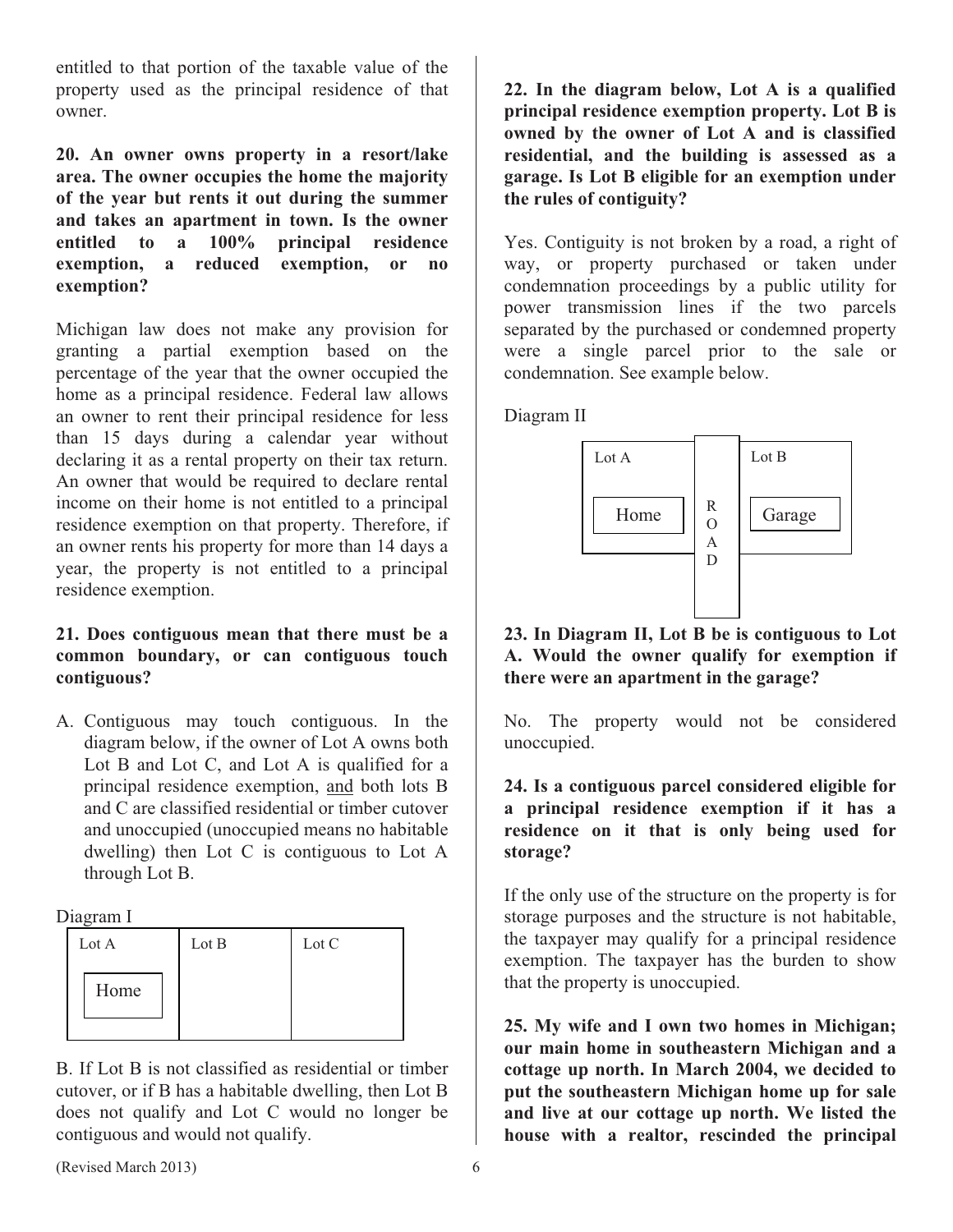**residence exemption on the house, and moved to our cottage. We requested, and received, a principal residence exemption on our cottage. We have not been able to sell our other home and plan to move back there in March of 2005. Can we rescind the exemption on our cottage, and reclaim the exemption on our other home in 2005?**

No. MCL 211.7cc(2)(e) prohibits the reclaiming of rescinded exemptions when property ownership has not changed, and either of the following conditions are met:

- A. That person has claimed an exemption under this section for any other property for that tax year.
- B. That person has rescinded an exemption under this section on other property, which exemption remains in effect for that tax year, and there has not been a transfer of ownership of that property.

Therefore you are not eligible for a principal residence exemption on your southeastern Michigan home in 2005 since the principal residence exemption you were granted on your cottage remains in effect until December 31, 2005.

**26. My wife and I own our home in southern Michigan and we own a cottage up north. Because of the high price of lake front property, our cottage is now worth more than our home. Can we transfer our principal residence exemption to the cottage? We would still only be claiming one exemption.** 

No. The principal residence exemption only applies to the property you own and occupy as your principal residence**.**

#### **Chapter 5. Multi-Purpose Property**

#### **1. I live in part of my home and operate a business in another part. May I claim an exemption?**

Yes, you may claim a partial exemption even if the property is classified commercial, but only on the portion that is owned and occupied as your

principal residence. Complete line 12 of the Principal Residence Exemption (PRE) Affidavit, Form 2368.

#### **2. I provide childcare in my home. Do I need to complete line 12 of the Principal Residence Exemption (PRE) Affidavit, Form 2368?**

No. You may claim your entire home as a principal residence. This also applies to owners that provide care to foster children.

# **3. I rent a room in my home to a boarder. May I still claim an exemption?**

Yes. If more that 50 % of your home is used as your principal residence, you may claim an exemption for your entire home. If you use 50 percent or less of your home as a principal residence, enter the percentage of your home that you occupy on line number 12 of the Principal Residence Exemption (PRE) Affidavit, Form 2368.

# **4. My mother lives in my home in a separate area, but does not pay rent. Is her living area part of my principal residence?**

If your mother's area has a separate entrance and does not have an adjoining entrance to your living area, then her living area is not part of your principal residence and is not eligible for this exemption. If there is a common entrance, question 3 applies.

#### **5. I own a duplex and live in one unit. My father lives in the other unit, but does not pay rent. May I claim an exemption on both units?**

No. You may claim an exemption only on the unit you occupy as your principal residence even if there is an adjoining entrance between the units. Complete number 12 of the Principal Residence Exemption (PRE) Affidavit, Form 2368.

# **6. I own a duplex and occupy both halves; can I get a 100% principal residence exemption?**

No. A duplex is assessed as a multiple unit dwelling. An owner may occupy part or the entire dwelling but is only entitled to an exemption on one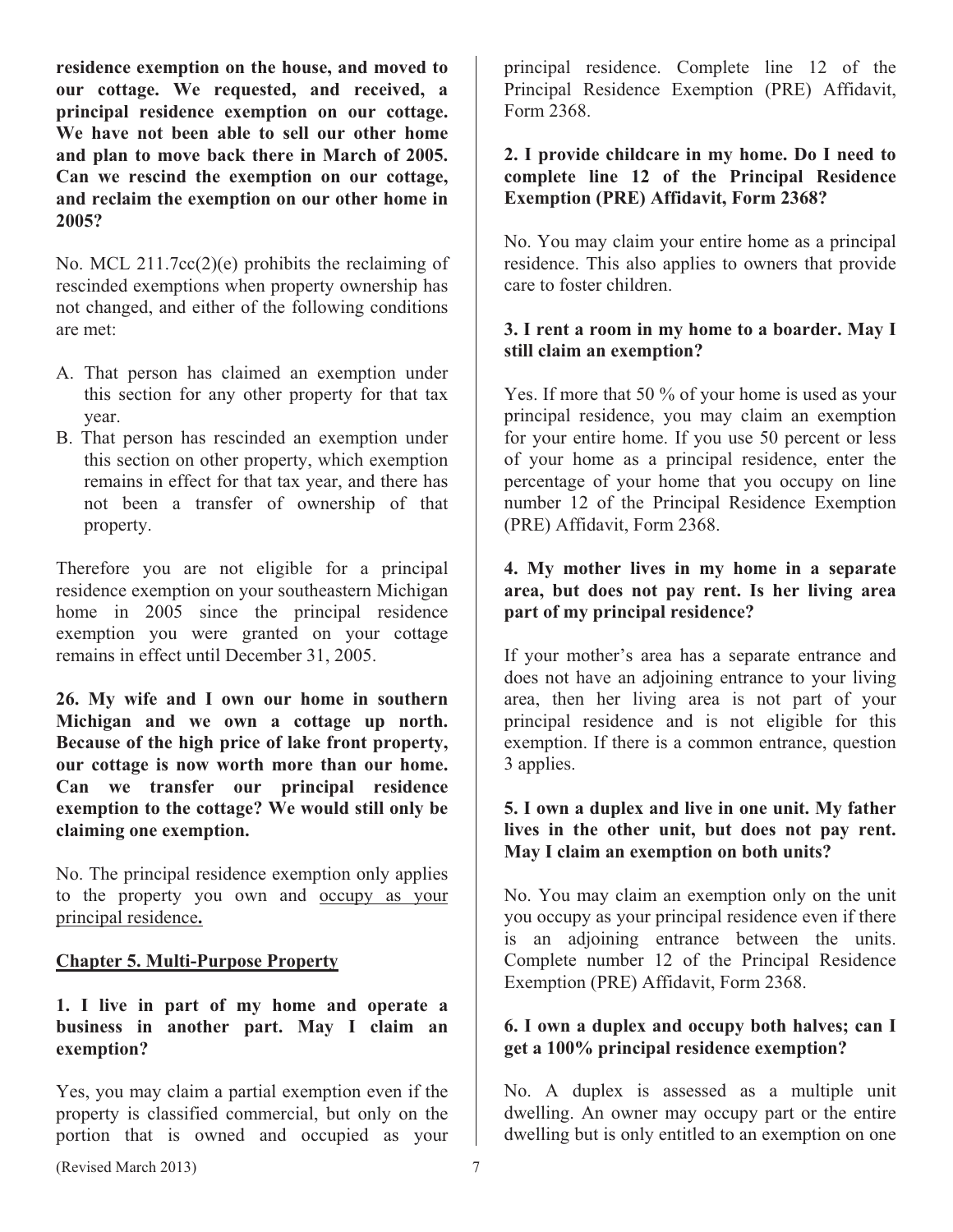unit. A duplex, or any other multiple-unit dwelling, is assumed to have the additional units for the purpose of renting or leasing them out. It is a business property. Because one unit of the duplex, or one or more units in a multiple unit dwelling is unoccupied, does not change the essential nature of the dwelling. If an owner is using both units of a duplex as a personal principal residence, then the owner needs to get the dwelling reclassified as a single family dwelling in order to be eligible for a 100% principal residence exemption.

#### **7. If there are two separately owned homes on the same parcel, not split, which gets the exemption?**

If one of the owners was also the owner of the parcel, that owner would be entitled to a partial exemption based on the portion of the property he or she occupied as their principal residence. The owner of the other home would not be entitled to an exemption. If both owners were on the deed, then each would be entitled to partial exemption, based on the relative values of the dwellings. The combined exemption should total 100%.

# **8. If a house is 60% owner occupied, and 40% tenant occupied, what percentage is allowed?**

A single family dwelling used as the principal residence of the owner, where less than 50% of the total square footage is rented as the principal residence of the tenant, is entitled to a 100% exemption.

#### **9. I own an 8-unit apartment building classified as commercial property and one unit is my principal residence. May I claim an exemption on my unit?**

Yes. Complete number 12 on the Principal Residence Exemption (PRE) Affidavit, Form 2368.

#### **10. I operate a bed and breakfast. May I claim a principal residence exemption?**

The owner is entitled to a portion of the principal residence exemption based upon the square footage of the property used exclusively as that owner's principal residence and 50% of the square footage of the property's common areas.

# **Chapter 6. Cooperative Housing Corporations**

#### **1. I am a shareholder in a cooperative housing corporation. May I claim the exemption?**

Shareholders in a cooperative housing corporation may qualify for the principal residence exemption. Your claim should be filed with the cooperative. The cooperative must then compile information and file an affidavit with the local assessing unit.

#### **2. Is a cooperative housing corporation eligible for the principal residence exemption? What must be filed?**

A cooperative housing corporation is entitled to a full or partial exemption. They must file the following:

- A. Principal Residence Exemption (PRE) Affidavit, Form 2368.
- B. A statement of the total number of units owned by the cooperative housing corporation and occupied as the principal residence of a tenant stockholder.
- C. A list that includes the name, address, and social security number of each tenant stockholder of the cooperative housing corporation occupying a unit in the cooperative housing corporation as his or her principal residence.
- D. A statement of the total number of units of the cooperative housing corporation on which an exemption under this section was claimed and that were transferred in the tax year immediately preceding the tax year in which the filing under this section was made.

#### **Chapter 7. Estates and Trusts**

# **1. If a home has been placed in a grantor trust, who should sign the Principal Residence Exemption (PRE) Affidavit, Form 2368?**

The grantor is considered the owner and should sign the Principal Residence Exemption (PRE) Affidavit, Form 2368.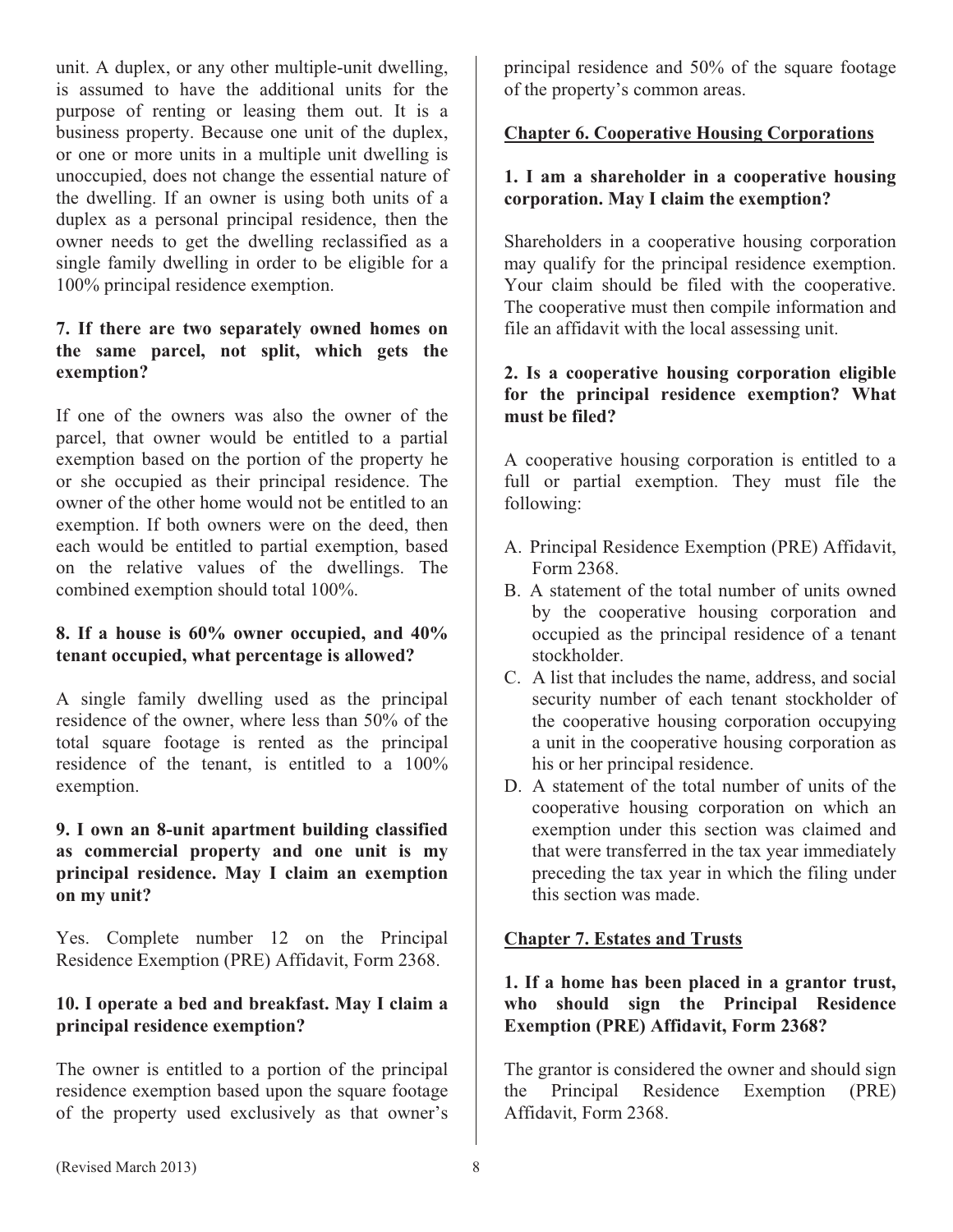#### **2. What if the grantor is unable to sign the Principal Residence Exemption (PRE) Affidavit, Form 2368?**

The trustee may sign on the grantor's behalf. Complete the form using the grantor's name and social security number.

#### **3. As the beneficiary of a trust, when are you considered eligible for a principal residence exemption?**

Upon the death of the grantor of the trust, provided you occupy the property as your principal residence.

#### **4. The deceased owner of the principal residence had a will specifying that the person who was occupying the principal residence was to inherit it. May the beneficiary claim an exemption?**

Yes, the beneficiary must file a Principal Residence Exemption (PRE) Affidavit, Form 2368. For purposes of the exemption, the beneficiary is considered the owner upon the death of previous owner.

**5. The owner of the principal residence died before the filing date without a will, but had only one heir who occupies the home as his/her principal residence. May the beneficiary claim an exemption?** 

Yes, see question 4 of this section.

**6. The owner of the principal residence died. Before his/her death, the owner placed the property in a revocable trust that specified that the surviving spouse was a life beneficiary. The surviving spouse occupies the home as a principal residence. Can he/she claim the exemption?**

Yes. Upon the death of the grantor of the trust, the life beneficiary is considered the owner of the home and may claim a principal residence exemption on the property.

# **7. The surviving spouse is the life beneficiary of a decedent who died. The decedent transferred the**

**home to the trust before death. The surviving spouse lives in another state and one of the adult children of the decedent who lived with the decedent continues to occupy the home. May the occupant claim the exemption?** 

No. Since the owner of the home, the life beneficiary, does not occupy the home as a principal residence, neither the owner nor the occupant may claim an exemption.

**8. A trust agreement gives the trustee discretion to distribute the home to any of the beneficiaries or to sell the home and distribute the proceeds to the beneficiaries. One of the beneficiaries occupies the home as a principal residence and continues to live there while the home is being sold by the trust. May the beneficiary/occupant claim an exemption?** 

Yes, see question 3 of this section.

**9. The decedent co-owned the home, but the decedent's interest was placed in a revocable trust, which is now irrevocable. The surviving joint owner continues to occupy the home, but is not one of the decedent's beneficiaries. May the surviving joint owner file an exemption?** 

Yes. Since the surviving joint owner co-owns and occupies the property, he or she may claim an exemption.

**10. A trust was created by a decedent's death before the filing deadline. Three properties were transferred to the trust. Two of the children are life beneficiaries and occupy the homes they inherited. The third home is unoccupied and is being sold. May the trustee file a claim for the home, which is for sale, on behalf of the trust?** 

No. The trust cannot occupy the home as a principal residence. The life beneficiaries may claim their respective home, which they occupy as their principal residences.

**11. I have placed property in an irrevocable, qualified personal residence trust. The property will be my children's in 20 years. The property is my principal residence. May I claim a principal**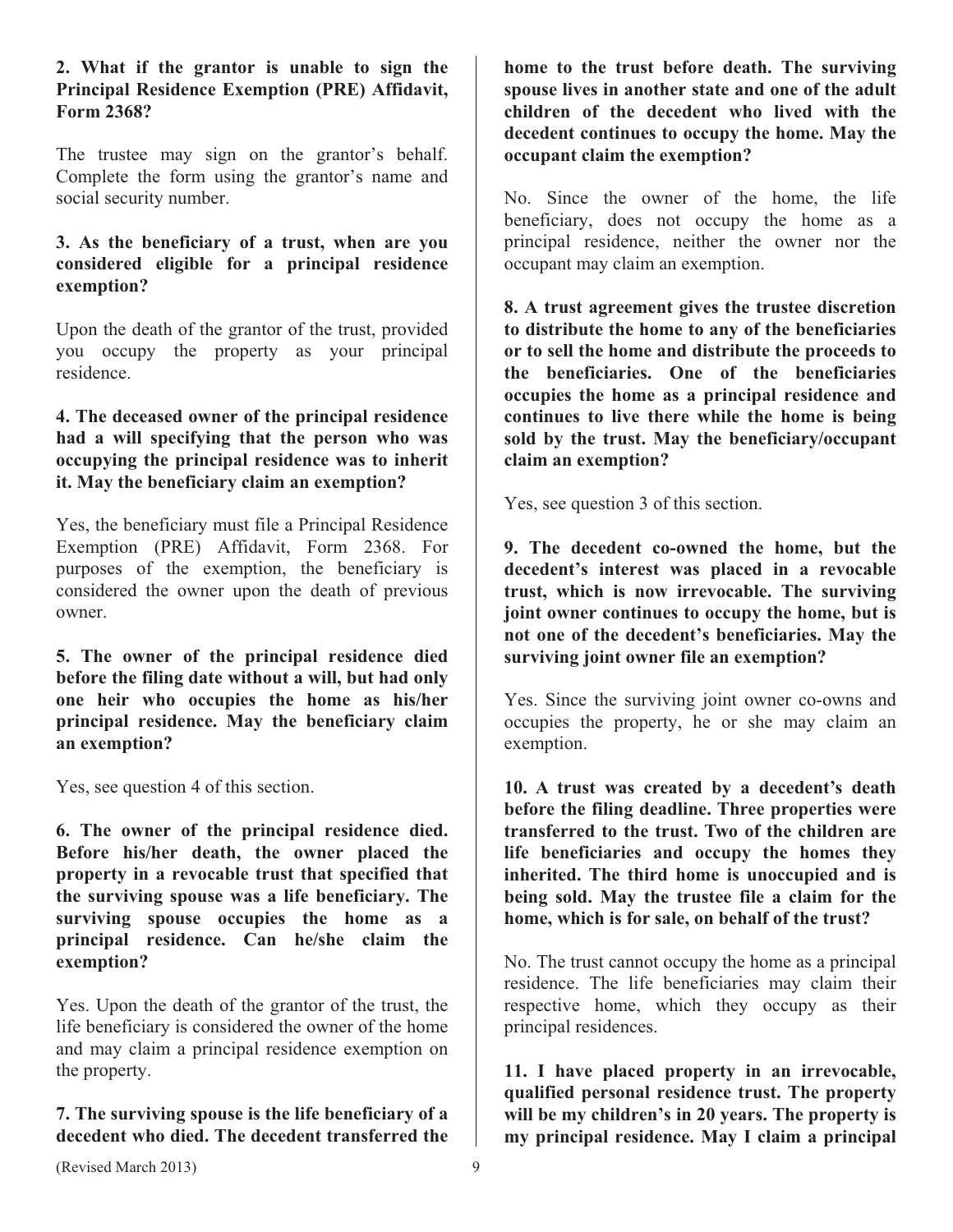#### **residence exemption on this property?**

Yes. The Internal Revenue Service allows individuals to place their personal residences in a qualified personal residence trust. The individual (grantor) must continue to occupy the property as a personal residence.

As long as the home is the grantor's principal residence on the date the Principal Residence Exemption (PRE) Affidavit, Form 2368 is filed, the grantor may claim an exemption.

**12**. **A person that qualified for a principal residence exemption, but did not file, dies. Can the estate file on the owner's behalf to recoup taxes for prior years?** 

Yes.

**Chapter 8. Social Security Numbers** 

#### **1. Can the State of Michigan require my social security number? Will it be kept confidential?**

The Department of Treasury has the legal authority to use social security numbers for tax purposes. Federal law prohibits the state or local governmental units from releasing a social security number to unauthorized persons. Local governmental units may not use social security numbers for any purpose other than to administer the principal residence exemption.

#### **2. Will I receive the principal residence exemption if I do not enter my social security number?**

The Department of Treasury may deny a claim if an owner refuses to provide his or her social security number on written request from the Department of Treasury.

#### **Chapter 9. Rescinding an Exemption.**

#### **1. What is a rescission? When is the exemption removed from the tax roll?**

The parcel qualified for exemption but has now been sold or the use of the property has changed. The exemption is removed from the tax roll on December 31 of the year in which the change or sale took place.

#### **2. When I file an exemption on my new residence, what happens to the exemption on the residence I sold?**

The exemption remains in effect until December 31 of the year you no longer own or occupy as a principal residence. You must rescind your exemption within 90 days of the date you no longer either own *or* occupy the property as your principal residence, whichever comes first.

**3. Treasury notified the assessor to deny an exemption because a rescind was not filed; however, a Principal Residence Exemption (PRE) Affidavit, Form 2368 is on file for the purchaser. Does the assessor have to deny the exemption?**

No. If a valid affidavit is on file from the current owner, do not deny the exemption.

#### **4. What happens if a lender foreclosed on a mortgage?**

Although the owner/mortgagor is considered an owner through the redemption period, the PRE does not automatically remain on the property until the redemption period ends. The owner/mortgagor must continue to occupy the property as a principal residence during the redemption period to continue to qualify for the PRE. If the owner/mortgagor no longer occupies the property as a principal residence during the redemption period, a Request to Rescind Principal Residence Exemption, Form 2602, must be filed and the PRE would be removed on the December 31st in the year in which the property is no longer occupied by the owner/mortgagor as a principal residence.

#### **5. I am moving into a new home and converting my current home to a rental property in November. Do I have to rescind the exemption on my current home?**

Yes, within 90 days of moving. The exemption will remain in place until December  $31<sup>st</sup>$  of the year that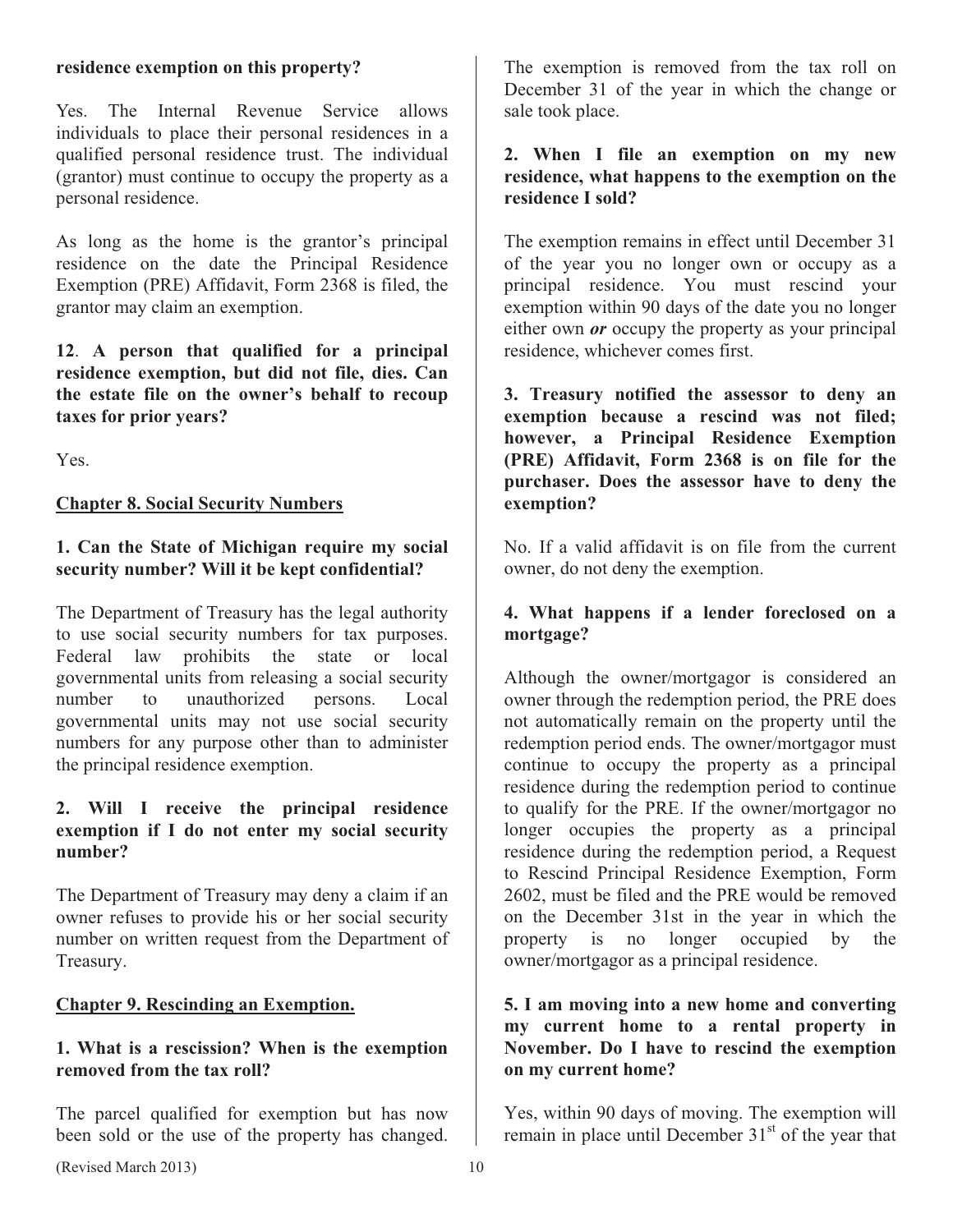the use was changed from your principal residence to a rental property.

# **6. Treasury may assess a \$5.00 per day penalty**

# **for failure to rescind an exemption. Is this penalty optional and who will enforce it?**

Under MCL 211.7cc(5), as amended, the Department of Treasury may assess \$5.00 per day penalty up to \$200.00. This penalty applies to transfers or changes of use that occurred on or after October 1, 1994. The Department of Treasury may waive the penalty under certain circumstances.

# **7. When a divorce occurs, do new principal residence exemption forms have to be filed?**

As long as one of the owners still occupies the home as their principal residence, and the original affidavit was filed jointly, the property will still qualify. The owner who no longer owns the property should file a rescission form using their information.

#### **Chapter 10. Denials**

#### **1. What years may be denied using a Notice of Denial (Form 2742 or 4075)?**

Counties that have opted-in with the Department of Treasury and local units may issue denials for the current year and three immediately preceding years.

#### **2. Is the exemption removed from the tax roll at the time the notice of denial is done?**

Yes.

#### **3. Does the July or December Board of Review have the authority to issue a Notice of Denial or a rescission?**

The Board of Review may deny claims for a principal residence exemption that are not on the tax roll (new claims) and have not been previously denied. The Board of Review may not deny an existing principal residence exemption or issue a rescission.

#### **4. What should be done when an exemption is still on the tax rolls because it was not rescinded by a taxpayer?**

For any year that an exemption should have been rescinded and was not, the exemption should be denied.

#### **5. Can an appeal be made to the Board of Review to overturn a denial?**

No. The Board of Review has no authority to overturn a denial. An appeal of denial of a principal residence exemption issued by a county or a local unit must be made to the Residential/Small Claims Division of the Michigan Tax Tribunal. An appeal of a denial issued by the Department of Treasury must be made to the Department of Treasury, Hearings Division.

#### **6. If an assessor does a local unit denial, can he/she withdraw the denial?**

No. Once a denial has been sent to the taxpayer, the only way to overturn the denial is through the appeals process with the Michigan Tax Tribunal. The local unit may appeal to the Michigan Tax Tribunal on the taxpayer's behalf.

**7. What action should be taken when an assessor discovers an exemption has been carried forward for several years without a Principal Residence Exemption (PRE) Affidavit, Form 2368 having been filed?** 

The assessor should deny the current year and up to three prior years.

#### **8. Do denials occur only if a Principal Residence Exemption (PRE) Affidavit, Form 2368 has been filed? Can you deny a carryover?**

If an exemption is on the tax roll, then a denial can be done to remove it from the tax roll.

**9. If a local unit or an opt-in county has doubts about the legitimacy of a claim for a principal residence exemption and the Department of Treasury is unable to supply information**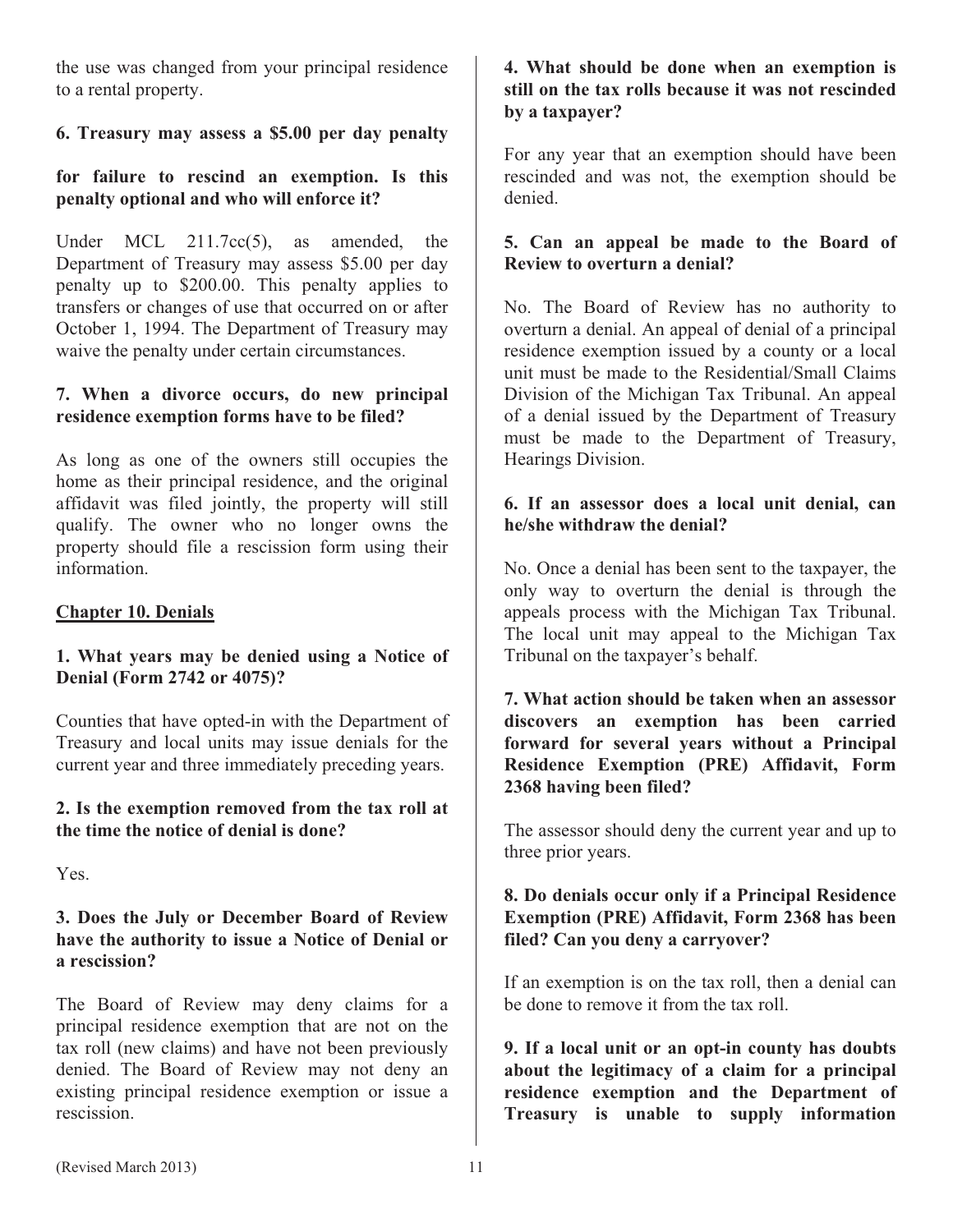# **because of privacy considerations, should we deny the exemption?**

If you are unable to verify that the property being claimed qualifies for a principal residence exemption; you should deny the claim. The taxpayer may appeal to the Residential/Small Claims Division of the Michigan Tax Tribunal.

# **Chapter 11. Denial Appeals**

#### **1. If my exemption is denied, may I appeal the decision?**

Yes. If the Department of Treasury denies your principal residence exemption, you may request an informal hearing with the Department of Treasury, Hearings Division within 35 days of the denial. If the Hearings Division upholds the denial, you may appeal to the Residential/Small Claims Division of the Michigan Tax Tribunal within 35 days of Treasury's Final Decision. If the county or local unit denies your principal residence exemption, you may appeal to the Residential/Small Claims Division of the Michigan Tax Tribunal within 35 days of the denial.

#### **2. May a local unit assessor or treasurer, or a county treasurer appeal a denial issued by the Department of Treasury on the taxpayer's behalf?**

No. They may, however, submit written information supporting the claim on the owner's behalf within 35 calendar days of the date the denial is issued. The Department of Treasury will consider the submitted information, but it is not treated as an appeal.

#### **3. If an owner's exemption is reinstated as the result of an appeal of a denial, how are refunds issued?**

The local or county treasurer in possession of the tax roll issues the refund. The refund will include any interest or penalty the owner paid on nonprincipal residence taxes and is issued within 30 days of the date notice is received. Refunds will not accrue interest.

**4. If I request a hearing from the Department of Treasury or the Michigan Tax Tribunal, does that extend the period of time in which I may pay my corrected tax bill with no penalty or interest?**

No. A request for hearing does not extend your payment period for any supplemental taxes. In addition, interest continues to accrue during the appeal process.

#### **5. What happens with land divisions that create parcels that end up with prior taxes due because of principal residence exemption errors?**

The owners should be re-billed using appropriate parcel identification numbers.

# **Chapter 12. Board of Review**

# **1. What may be appealed to the Board of Review (BOR)?**

An owner who owned and occupied a principal residence on May 1 for taxes levied before January 1, 2012 for which the exemption was not on the tax roll may file an appeal with the July board of review or December board of review in the year for which the exemption was claimed or the immediately succeeding 3 years. For taxes levied after December 31, 2011, an owner who owned and occupied a principal residence on June 1 or November 1 for which the exemption was not on the tax roll may file an appeal with the July board of review or December board of review in the year for which the exemption was claimed or the immediately succeeding 3 years.

# **2. If I filed my affidavit timely, but my local government misplaced my form, may I appeal?**

Yes. You may appeal to the local Board of Review during the year of the claim or the next succeeding 3 years. You may appeal by mail or in person by submitting a claim for exemption. (Example: A claim for exemption in 2010 may be appealed to the July or December Board of Review in any year from 2010 to 2013.)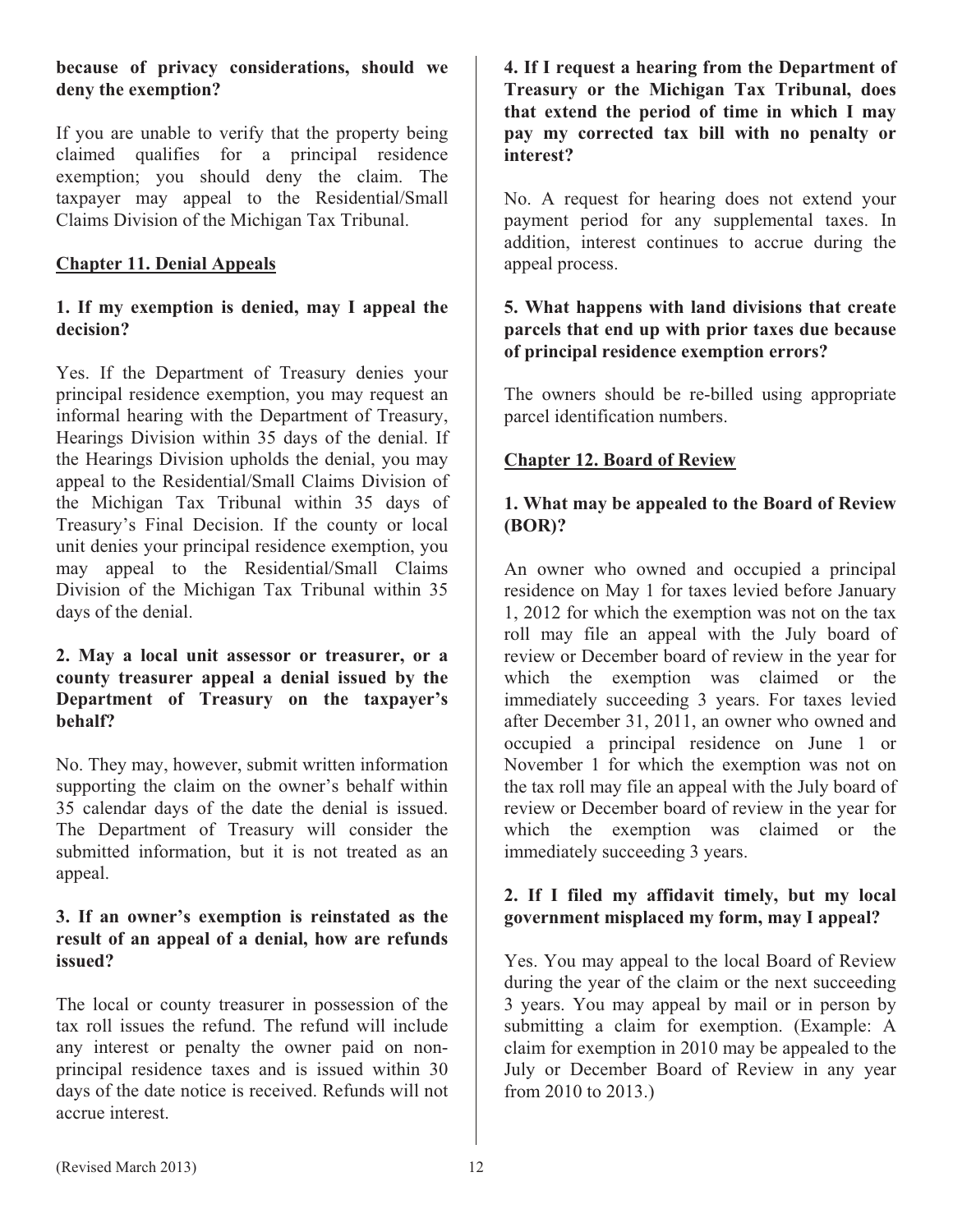#### **3. If a property owner wishes to appeal to the December Board of Review, by what date must the local assessor's office receive the appeal?**

The appeal must be received at least 5 days prior to the date the Board of Review is set to convene.

Contact the local assessor's office for date and times.

# **4. May a township convene a Board of Review in July to consider principal residence exemption appeals when no summer tax is levied?**

In STC bulletin #15 of 1997, the State Tax Commission gave the following answer: *At the July board of review, a local unit may consider appeals of principal residence exemptions and qualified agricultural property exemptions, which were not on the tax roll even if the unit does not have a summer tax. The State Tax Commission recommends that all assessing units hold a July board of review, even if there is no summer levy of local school operating taxes, if there is principal residence or qualified agricultural property exemption business.* 

# **5**. **May the local assessor or Board of Review deny an existing principal residence exemption?**

Starting in 1995, if the local assessor has reason to believe that a principal residence exemption should not be granted, the assessor must either deny the exemption for the current year or provide the Department of Treasury with the reasons for denial so the Department of Treasury may formally deny the exemption. **The Board of Review may** *not* **deny an existing principal residence exemption.**  However, claims for principal residence exemption that are not on the tax roll (new claims) and have not previously been denied may be appealed to the Board of Review.

# **6. May the assessor appeal to the July or December Board of Review without an affidavit from the owner?**

An appeal to the July or December Board of Review may be done in person or in writing. However, to appeal to the board for a principal

residence exemption, the owner must complete and submit Form 2368, Principal Residence Exemption Affidavit. If the assessor has an affidavit which was not posted to the tax roll in either the current year or 3 preceding years, it may be presented to the July or December Board of Review as a written appeal.

**7. A taxpayer inquires at the local assessor's office as to why they did not receive their 2000 principal residence exemption. Upon researching, the assessor finds out that he was supposed to take the request to the December 2003 Board of Review, but did not. What can the local assessor do to correct the error or omission?**

There is no legislation that would allow anything to be done for the 2000 tax year. Principal residence exemptions *may not* be taken to the Board of Review as an error or omission.

# **8. Can principal residence exemption issues be addressed at the March Board of Review?**

No. Principal residence exemption issues can only be addressed at the July and December Boards of Review.

**9. If the owner disagrees with the decision of the Board of Review to deny a principal residence exemption claim that was not on the tax roll, does the owner have any further avenues for appeal?**

The owner has the right to appeal the decision of the Board of Review to the Department of Treasury within 35 days of the board's decision.

# **Chapter 13. Corrective Billing Procedures**

**1. How can the county treasurer prove the taxpayer received the supplemental tax bill to start counting the 60 days in which the taxpayer may pay with no additional interest?** 

There is a premise that if a bill is placed in the United States Postal System, the bill was received. If the supplemental tax bill was mailed to the last known address used to mail the taxpayer's property tax bills, then the burden of proof is on the taxpayer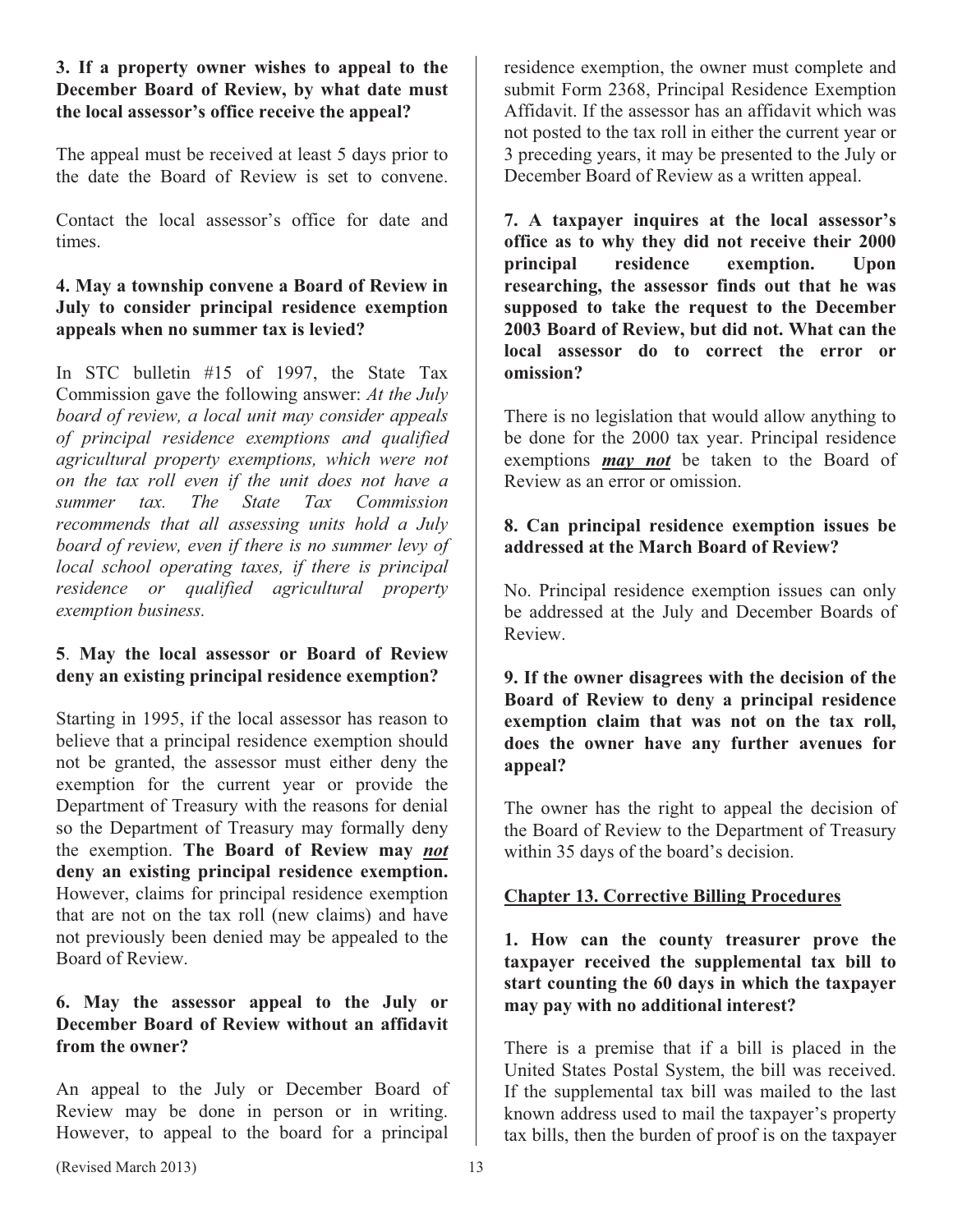to prove that the supplemental tax bill was not received. Generally, the Department of Treasury will allow a reasonable amount of time for delivery by mail. The 35 days to request an informal conference will begin on that date. Delays in United States mail delivery that is not the fault of a

taxpayer will be allowed if substantiated by the taxpayer. Acceptable proof includes the date of the postmark on the envelope or proof that the denial notice was mailed to an address other than the last known address of the taxpayer at the time the denial notice was mailed.

## **2. I purchased my home on May 16, 2011 and the Department of Treasury denied the seller's exemption for 2010 and 2011 on June 13, 2011. Am I responsible for the additional taxes on my home?**

No. Under MCL 211.7cc, if the property has been transferred to a bona fide purchaser before additional taxes were billed to the seller as a result of the denial of a claim for exemption, the taxes, interest, and penalties shall not be a lien on the property and shall not be billed to the bona fide purchaser The local tax collecting unit in possession of the tax roll notifies the Department of Treasury who then assesses the owner who claimed the exemption for the tax, interest, and penalties accruing as a result of the denial of the claim for exemption In other words, the seller is responsible for all additional taxes, interest and penalties due for years up to and including the year of the sale if the purchaser is a bona fide purchaser.

In order for the Department to bill the seller, the tax collecting unit in possession of the tax roll must submit a Request to Bill Seller Following a PRE Denial, Form 4816, which can be found at www.michigan.gov/PRE.

#### **3. Would a denial call for an immediate change of the tax roll, just as a Michigan Tax Tribunal order does?**

Yes. When a denial is issued, the assessor must immediately change the tax roll, unless the assessor is in possession of a valid claim filed by a subsequent owner. The local or county treasurer,

depending on who has possession of the roll, must issue either a corrected or supplemental tax bill for the additional non-principal residence taxes within thirty days. *See question #4 in this section for additional information.* 

**4. As the county treasurer, we were advised not to bill taxpayers based on the Department of Treasury's denial listing without checking with the local assessor first. How do we know when to issue a supplemental tax bill?** 

There are four instances where the tax should not be billed based on a Department of Treasury denial. This information should come from the local assessor or county equalization director. The four instances are:

- A. The assessor has received a timely filed claim for exemption from the buyer and the Department of Treasury is denying the seller. Or the assessor has received a timely filed claim from the seller and the Department of Treasury is denying the buyer.
- B. The name on the denial notice does not match the name on record for the owner indicating that the parcel number or revenue share code could be wrong.
- C. The principal residence exemption is being denied for property classified as agricultural and an exemption for qualified agricultural property has been claimed.
- D. The property has been transferred to a bona fide purchaser.

There has to be communication between the local assessor, local treasurer, and county treasurer. The treasurers should verify information with the local assessor before issuing a corrected or supplemental tax bill as a result of a denial notice. If the Department of Treasury issued the denial notice, the county treasurer should submit a summary of the action taken (i.e.: date billed, amount billed, reasons for not billing, etc.)

# **5. What information must be submitted to the Department of Treasury with a bona fide purchase?**

In order for the Department of Treasury to bill,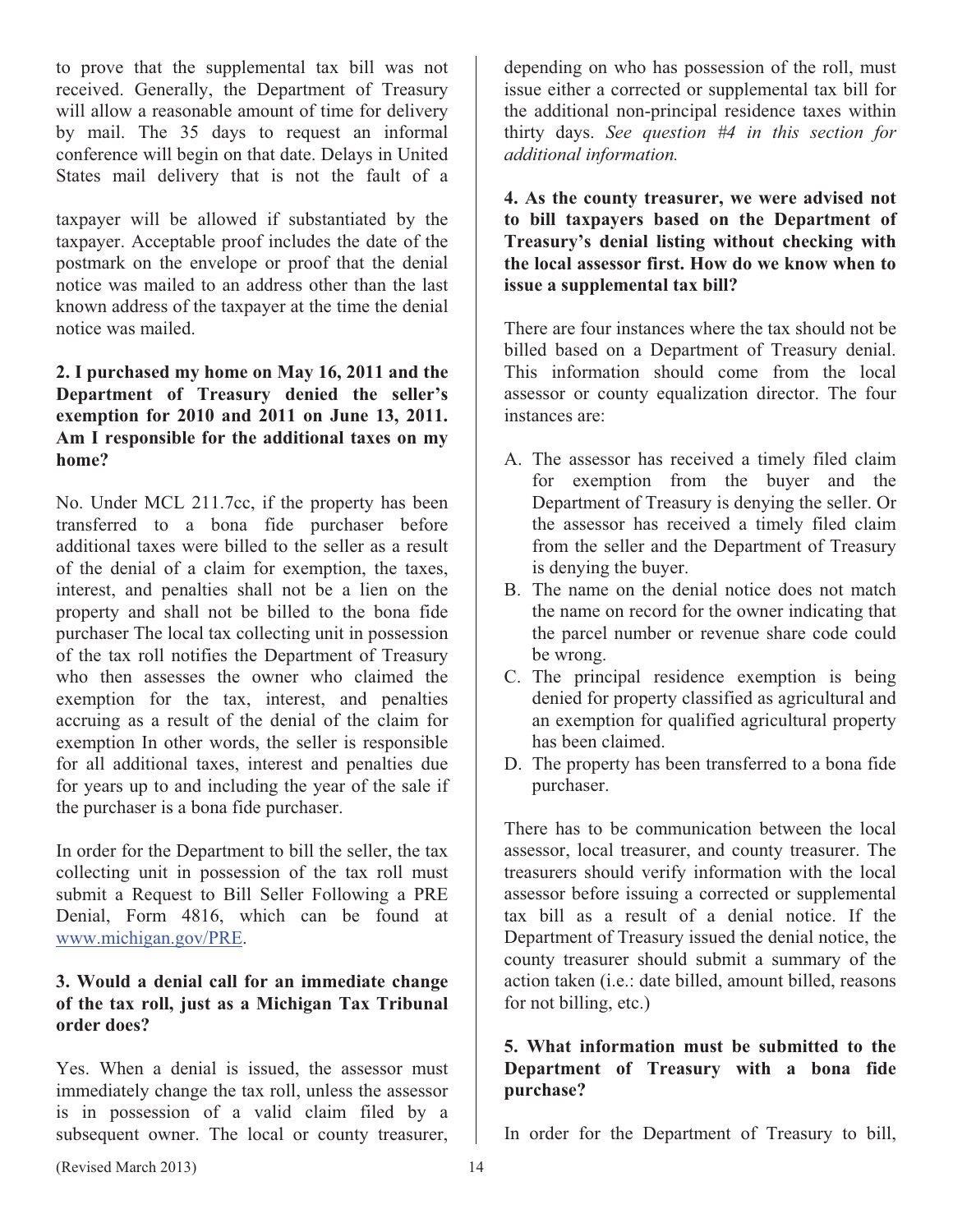please submit a completed Request to Bill Seller Following a PRE Denial, Form 4816 and provide the relevant deeds and information requested on the Form 4816. The form can be found at www.michigan.gov/PRE.

#### **6. Would a Quit Claim Deed with a good sales price qualify as a bona fide purchase?**

Yes. The sale must be an arms length transaction for fair market value.

**7. The Department of Treasury has stated in the past that a quit claim deed did not qualify as a bona fide purchase. However, other state information said the criterion was "valuable consideration." If a Quit Claim Deed included "valuable consideration", or a considerable dollar amount, would that be considered a bona fide purchase?** 

Yes, as long as the "valuable consideration" was equal to the fair market value of the property.

**8. How far back can a bona fide purchase be billed for non-principal residence exemption taxes?**

For all years denied.

**9. When the assessor notifies the county treasurer to bill the non-principal residence exemption tax, should the assessor provide the treasurer with the name of the purchaser?** 

Assessors should notify the county treasurer to bill and give the applicable treasurer all available information. If it is a bona fide purchase, the required information should be included.

# **10. When billings are issued, does each tax year need to stand alone or can the denial be in 2003 and the tax bill be a combination of 2001, 2002 and 2003?**

Taxes can be billed on the same bill, but they must be itemized. The taxpayer has the right to pay each year separately.

# **Chapter 14. Administrative Issues**

**1. Can counties that have opted to audit their own principal residence exemptions under MCL 211.7cc(10) operate only from the leads provided by the Department of Treasury, or can they do their own research and investigations?** 

Counties may use their own resources to investigate principal residence exemptions.

# **2. Where do I find principal residence exemption forms?**

They are available at www.michigan.gov/PRE**.**

#### **3. Do county treasurers or county equalization directors have the authority to deny principal residence exemptions?**

Yes. Counties that have opted to audit their own principal residence exemptions have the authority to deny principal residence exemption claims for the current year and the three immediately preceding years.

# 4**. What action should be taken if an assessor discovers that a property was sold several years earlier and the exemption was erroneously carried forward?**

Deny the exemption if a valid affidavit is not on file. An exemption may be denied for the current year and up to three years prior.

**5. If a 2001 tax year is denied and billed in 2004, and the taxpayer does not remit payment prior to the March 1, 2005, when does it become delinquent?**

The tax bill becomes delinquent on March 1, 2005, the year after the tax bill was issued.

# **6. When billing denials, should we also bill for the 1% local administration fee that would have been on the original tax bill?**

Yes. MCL 211.7cc does not effect the way other fees or penalties are billed.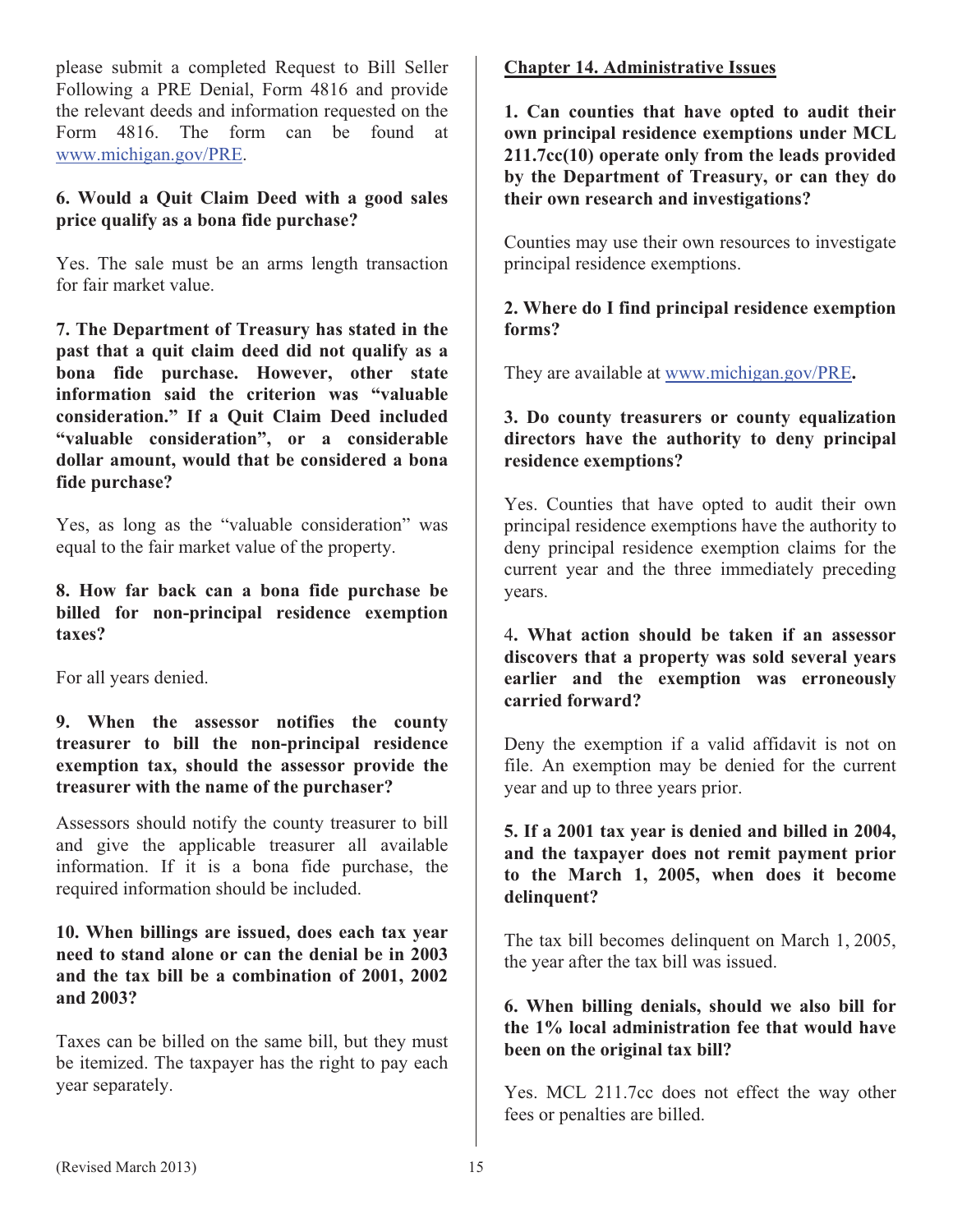#### **7. If a county opted-in, do the local units within the county lose their ability to deny principal residence exemptions?**

No. Local units have the ability to deny principal residence exemptions whether or not their county opted-in.

**8. Can a county that has opted-in deny information regarding principal residence exemptions to local units?** 

When counties elected to opt-in, they took on leadership in auditing principal residence exemptions in that county. Best results would be achieved with county and local officials working together.

#### **9. When a county opts-in, will the procedure for local units to gain confidential information be to contact the county?**

Yes. However, before the county can disclose confidential information, the Department of Treasury must have approved signed disclosure form(s) on file for the person making the request.

# **10. If my county decides not to opt-in, how does that affect me as the local assessor?**

You will continue to audit the exemptions as before.

# **11. Define confidential information, be specific.**

All information gained from income tax records, (e.g., mailing address, filing status, residence status, social security numbers, etc.).

# **12. What is browsing?**

Browsing means to inspect confidential information obtained from tax records for purposes other than the administration of the principal residence exemption.

**13. Can principal residence exemption information be used to process other work within the office?** 

No.

**14. Is there a procedure for notifying the Department of Treasury of employees that no longer need access to confidential information because of a change in duties, or because they are no longer employed by the local unit or county government?**

Provide a written statement to the Department of Treasury, Disclosure Officer, that the person is no longer an employee, or that the employee's duties no longer include the need to access confidential information is sufficient.

**15. Would password protection for files be a sufficient safeguard in lieu of signed agreements?**

No.

**16. If an assessor calls the county treasurer's office for information, how will the treasurer know if the assessor has signed the disclosure form?**

The State will maintain a database of signed disclosure agreements.

# **Chapter 15. Other Questions**

# **1. How will the principal residence exemption affect my homestead property tax credit claim?**

This program is separate from the Homestead property tax credit claim (Form MI-1040CR or MI-1040CR-2) filed with your state income tax return. **Do not** file the Principal Residence Exemption (PRE) Affidavit, Form 2368 with your state income tax return. The exemption affidavit must be filed with your township or city assessor so the property tax rolls can be adjusted properly.

# **2. Is there an income limit for this exemption?**

No.

**3. On the bottom of the Principal Residence Exemption (PRE) Affidavit, Form 2368, and the Request to Rescind Principal Residence Exemption, Form 2602, is a question for the local**